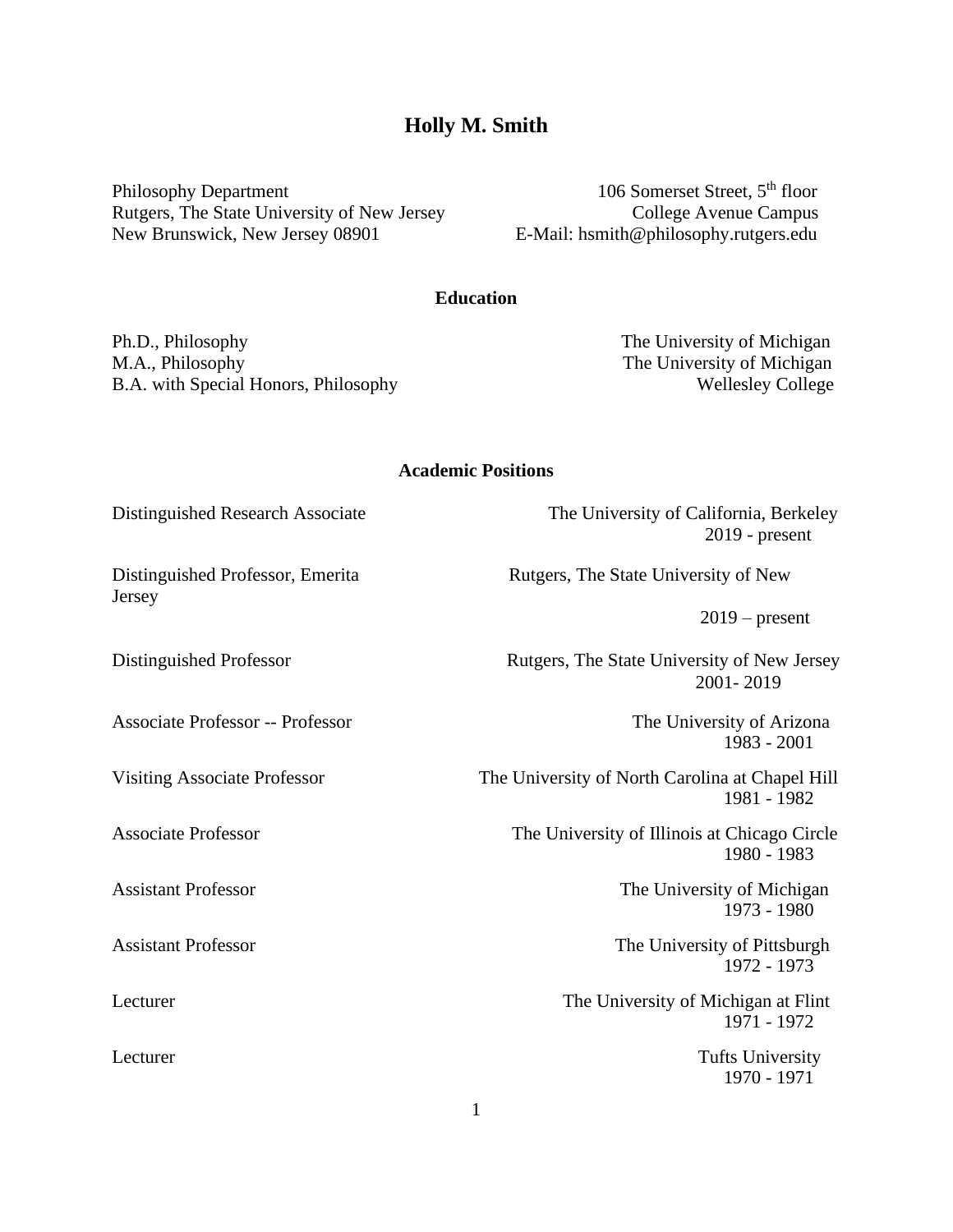## **Administrative Positions**

From 1985 through 2006 I held a series of increasingly responsible academic administrative positions including (at The University of Arizona) Head of Department, Vice Provost for Academic Affairs, and Dean of Social and Behavioral Sciences, and (at Rutgers, The State University of New Jersey) Executive Dean, Faculty of Arts and Sciences and Dean of the Graduate School. Details are available on request.

### **Fellowships, Awards, Honors, Appointments**

Distinguished Research Associate, University of California, Berkeley Philosophy Department,  $2019$  – continuing. Visiting Scholar, University of California, Berkeley Philosophy Department, 2017-18 Carl and Lily Pforzheimer Foundation Fellow, National Humanities Center, 2013-14 - Awarded a Laurance S. Rockefeller Visiting Faculty Fellowship at the Princeton Center for Human Values for 2013-14. (Declined) - Awarded a fellowship at the Center for Advanced Study in the Behavioral Sciences at Stanford for 2013-14. (Declined) Visiting Fellow, School of Philosophy, Research School of the Social Sciences, The Australian National University (Summer, 2011) Affiliated faculty member, Institute for Law and Philosophy, Rutgers School of Law, Camden Manuscript of *Making Morality Work* selected for focus of workshop convened at Dartmouth University by Walter Sinnott-Armstrong, June 2009 Affiliated faculty member, Institute on Climate and Social Policy, Rutgers University Department Guest, Princeton University Center for Human Values, 2006-07 President, Council of Colleges of Arts and Sciences (2000-01) Honorary Member, Golden Key National Honorary Society Invited Participant, American Council on Education/Office of Women in Higher Education National Forum "Culpable Ignorance" selected as one of the ten best articles to appear in print in 1983; reprinted in Volume VI of *The Philosopher's Annual.* Social and Behavioral Sciences Research Fellowship, The University of Arizona National Endowment for the Humanities Fellowship for Independent Study American Association of University Women Minnie Cumnock Blodgett Endowed Postgraduate Fellowship Fellowship, Council for Philosophical Studies Institute on Moral Problems in Medicine Danforth Graduate Fellowship Wellesley College First Trustee Fellow Phi Beta Kappa National Merit Scholar

## **Grants**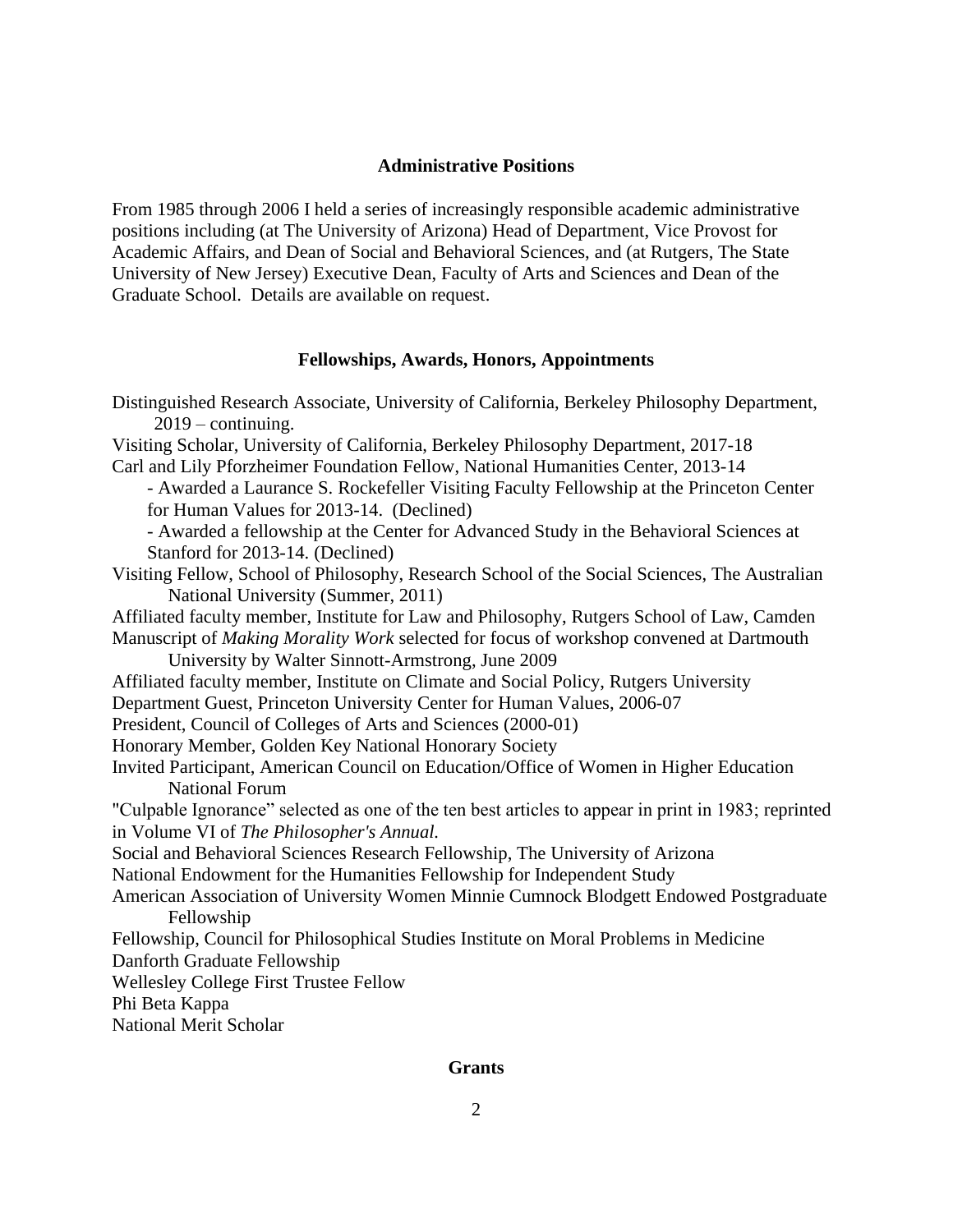School of Arts and Sciences, Rutgers University, Entrepreneurial Grant to develop an on-line version of *Introduction to Ethics*, 2010 – 2012, \$22,182 (PI)

Rutgers University Aresty Research Center for Undergraduates, grant for two undergraduate Research Assistants. 2009-2010, \$2,000 (PI)

Rutgers University Office of the Vice President of Undergraduate Education, "Facilitating Faculty-Student Interactions in Large Lecture Course," Spring 2008 (\$800), Spring 2009, (\$300), Spring 2010 (\$300), Spring 2011 (\$300), Spring 2012 (\$300), Spring 2013 (\$300)

Rutgers University, "Faculty of Arts and Sciences Research Office to Support Extramural Funding Opportunities for Humanities and Social Science Faculty," 2003-04 Academic Excellence Award, \$60,000 direct costs (PI)

U.S. Information Agency, "Affiliation between The University of Arizona and Colombia's Universidad de los Andes to Establish a North American Studies Program," 1994-97; \$119,952 direct costs (Co-PI)

University of Arizona Student-Faculty Interaction Program, grants to fund lunch meetings with Freshman Colloquium Students, Fall 1995, 1996, 1997, 1998

Grant (\$2,500) from the Arizona Foundation to fund Western Workshop in Moral Philosophy (May 1985)

## **Patents**

U.S. Patent No. 8381413 Magnetic Drying Apparatus (issued February 26, 2013); U.S. Patent No. 9,140,496 B2 Magnetic Drying Apparatus (issued September 22, 2015)

## **Publications**

## *Work in Progress:*

"The Epistemic Duty to Acquire Evidence," in manuscript

"The Rules-of-Thumb Solution to the Epistemic Problem for Morality," in manuscript

"The Nature of Moral Decision Guides," in manuscript

## *Published or forthcoming:*

*Book:*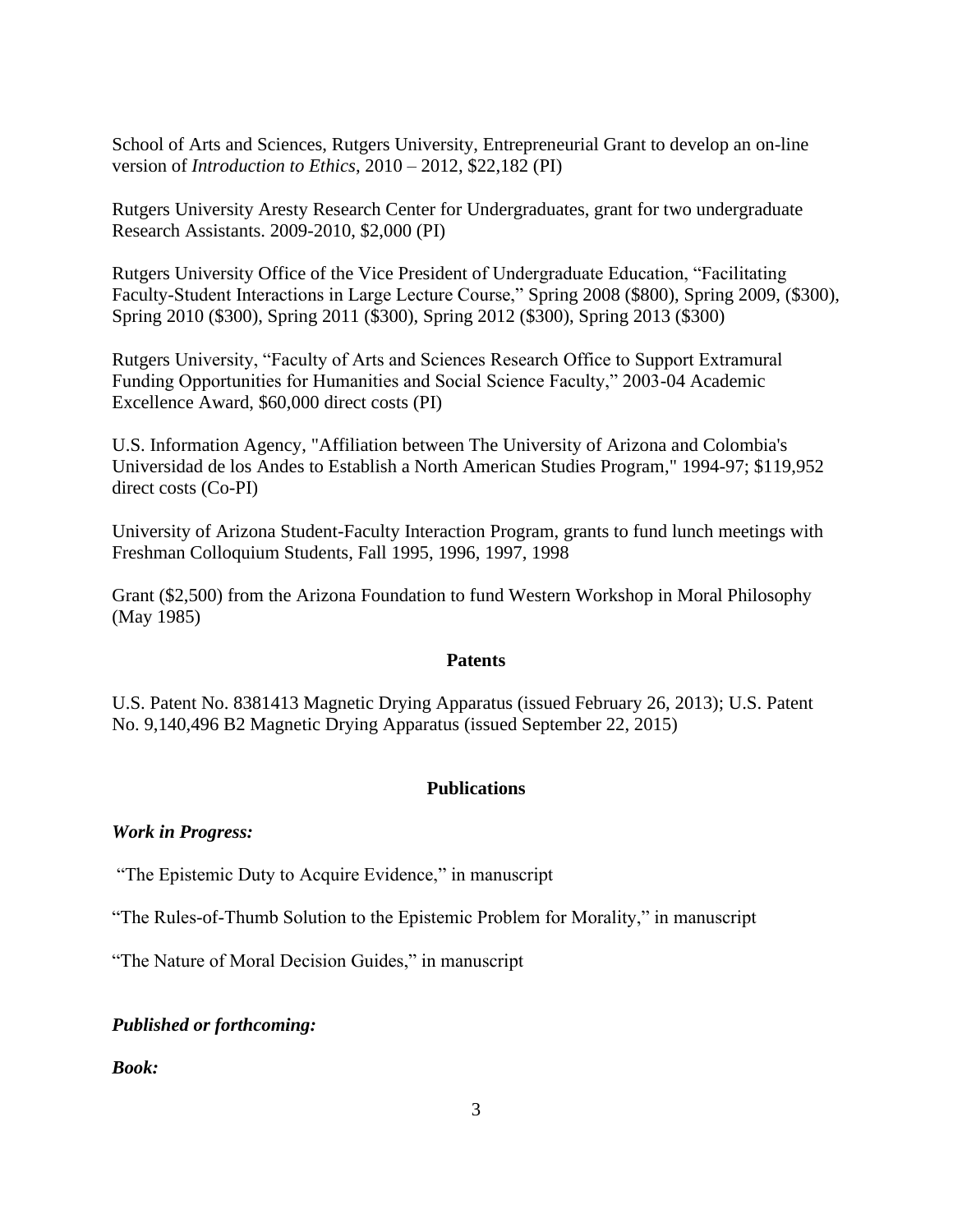*Making Morality Work* (Oxford: Oxford University Press UK, 2018)

Reviewed by James Ryerson in the *New York Times Book Review*, June 23, 2019, P. 21 [https://www.nytimes.com/2019/06/21/books/review/mark-osiel-the-right-to-do-wrong](https://www.nytimes.com/2019/06/21/books/review/mark-osiel-the-right-to-do-wrong-todd-may-a-decent-life-holly-smith-making-morality-work.html?searchResultPosition=1)[todd-may-a-decent-life-holly-smith-making-morality-work.html?searchResultPosition=1](https://www.nytimes.com/2019/06/21/books/review/mark-osiel-the-right-to-do-wrong-todd-may-a-decent-life-holly-smith-making-morality-work.html?searchResultPosition=1)

Review by Andrew Sepielli, *Ethics* [Volume 130, Number 1 | October 2019,](https://www.journals.uchicago.edu/stable/10.1086/et.2019.130.issue-1) 141-44.

Review by Elinor Mason, *Mind* (published online, January 21, 2020)

Review by Peter A. Graham, *Notre Dame Philosophical Reviews* March 3, 2019 <https://ndpr.nd.edu/news/making-morality-work/>

Review by Simon Rosenqvist, *Utilitas* 2019 Vol. 31, no 3, pp. 353-355.

Review by Dorothee Bleisch in *Zeitschrift für philosophische Forschung (2018)*, 72/4: 637–641 (English)

Conference on *Making Morality Work*, held at Rutgers University, October 18, 2019

Book symposium on *Making Morality Work* in *Analysis Reviews*, forthcoming 2020 (commentators: Julia Driver, Jacob Ross, and Justin Clarke-Doane)

Subject (along with Sepielli's review) of *Ethics Review Forum* on PEA Soup blog (initiated November 21, 2019) at [http://peasoup.us/2019/11/ethics-review-forum-smiths](http://peasoup.us/2019/11/ethics-review-forum-smiths-making-morality-work-reviewed-by-sepielli/)[making-morality-work-reviewed-by-sepielli/](http://peasoup.us/2019/11/ethics-review-forum-smiths-making-morality-work-reviewed-by-sepielli/) [One of ten most read substantive posts for 2019]

## *Research Articles:*

"Alternative Actions," forthcoming in *The Oxford Handbook of Consequentialism*, edited by Douglas Portmore for Oxford University Press (USA).

"The Morality of Creating and Eliminating Duties" (with David E. Black), *Philosophical Studies* 176 (2019), 3211–3240; online version 2018 DOI 10.1007/s11098-018-1171-y*.*

"The Zimmerman-Graham Debate on Objectivism versus Prospectivism," *The Journal of Moral Philosophy* 15 (2018) 401-414*.*

"Tracing Cases of Culpable Ignorance," in Rik Peels, ed., *Moral and Social Perspectives on Ignorance* (Routledge Press, 2016): 95-119.

"Dual-Process Theory and Moral Responsibility," in Michael McKenna, Angela Smith, and Randolph Clarke, eds., *The Nature of Moral Responsibility (Oxford:* Oxford University Press,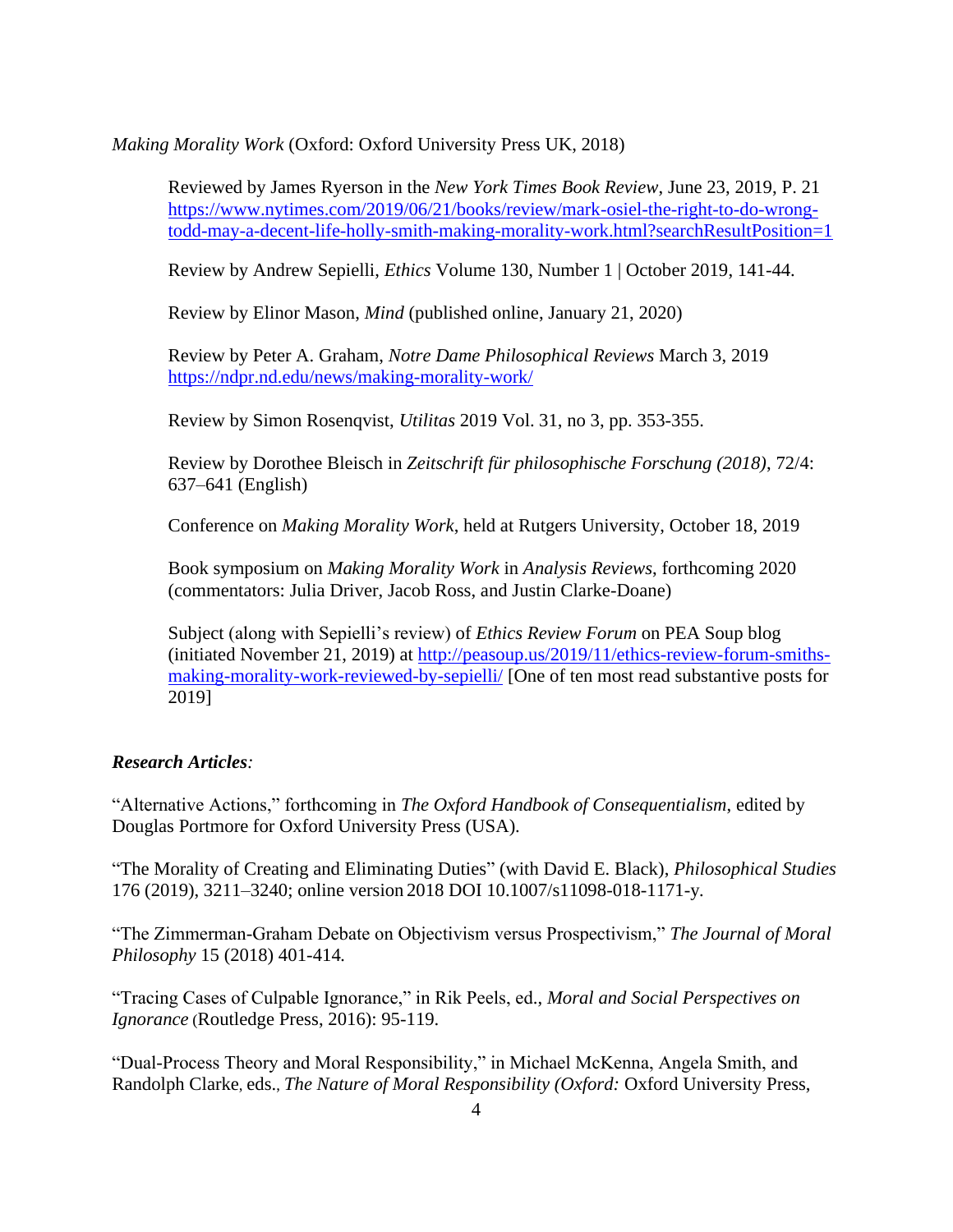2015), 175-208.

"The Subjective Moral Duty to Inform Oneself before Acting," *Ethics* 125 (October, 2014), 1 – 28. **Lead article.**

"Does Being Morally Responsible Depend on the Ability to Hold Morally Responsible?" *Philosophical Studies*, Volume 171, Issue 1 (2014), Page 51-62 (online at 10.1007/s11098-013- 0256-x)

"Using Moral Principles to Guide Decisions," *Philosophical Issues*, Vol. 22, Action Theory (2012), 369-86.

"The Moral Clout of Reasonable Beliefs," in Mark Timmons, ed., *Oxford Studies in Normative Ethics,* Vol. I (Oxford: Oxford University Press, 2011), pp. 1 – 25. **Lead article.**

"Non-Tracing Cases of Culpable Ignorance," *Criminal Law and Philosophy*, Vol. 5, Issue 2 (2011), 115-146. **Lead article.** [\[http://www.springerlink.com/openurl.asp?genre=article&id=doi:10.1007/s11572-011-9113-1\]](http://www.springer.com/alert/urltracking.do?id=L199809M7b795eSadf2529)

"The Prospective View of Obligation," *Journal of Ethics and Social Philosophy,* February 2011 [\(http://www.jesp.org/\)](http://www.jesp.org/)

"Measuring the Consequences of Rules," *Utilitas* Vol.22, No. 4, December 2010, 413 – 433.

"Subjective Rightness," in *Social Philosophy and Policy* 27 (Summer 2010), pp. 64-110.

Reprinted in Ellen Frankel Paul, Fred D. Miller, Jr., and Jeffrey Paul, *Moral Obligation* (Cambridge: Cambridge University Press, 2010), pp. 64 – 111.

"A Paradox of Promising," in *The Philosophical Review*, Vol. 106, No. 2 (April 1997), pp. 153- 196. **Lead article.**

"Gifts and Donors' Expectations," with Marilyn Batt Dunn, in *The Ethics of Asking: Dilemmas in Higher Education Fund Raising* (Baltimore: Johns Hopkins University Press, 1995), pp. 101- 110.

"Fetal-Maternal Conflicts," in *In Harm's Way: Essays in Honor of Joel Feinberg*, edited by Allen Buchanan and Jules Coleman (Cambridge: Cambridge University Press, 1994), pp. 324-343.

"Whose Body Is It, Anyway?" in James Thomberlin, ed., *Philosophical Perspectives*, Vol. 6 (Atascadero, California: Ridgeview Publishing Company, 1992), pp. 73-96.

"Deriving Morality from Rationality," in *Contractarianism and Rational Choice: Essays on David Gauthier's Morals by Agreement*, ed., Peter Vallentyne (Cambridge University Press, 1991), pp. 229-253.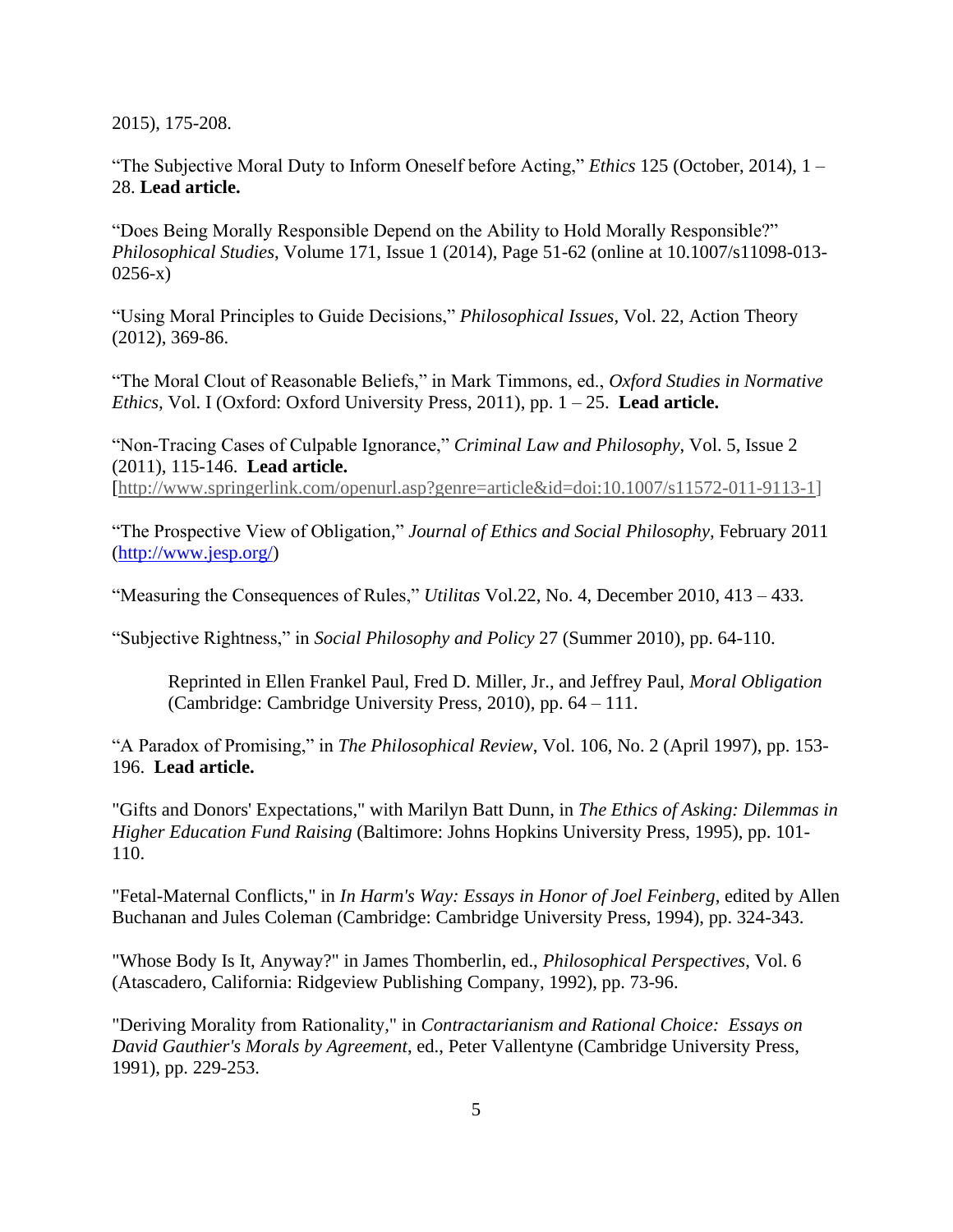Reprinted in John Heil, ed., *Rationality, Morality, and Self-Interest: Essays Honoring Mark Carl Overvold* (Lanham, Md.: Rowman and Littlefield, 1993), pp. 71-96.

"Varieties of Moral Worth and Moral Credit," in *Ethics*, Vol. 101 (January 1991), pp. 279-303.

"Deciding How To Decide: Is There a Regress Problem?" in Michael Bacharach and Susan Hurley, eds., *Essays in the Foundations of Decision Theory* (Oxford: Basil Blackwell, Inc. 1991), pp. 194-219.

"Two-Tier Moral Codes," *Social Philosophy & Policy*, Vol. 7, (Autumn 1989), pp. 112-132.

Reprinted in Ellen F. Paul, Fred D. Miller, and Jeffrey Paul, eds., *Foundations of Moral and Political Philosophy* (Oxford: Basil Blackwell, 1990), pp. 112-132.

"Making Moral Decisions," *Nous*, Vol. XXII, No.1 (March 1988), pp. 89-108.

"Moral Realism, Moral Conflict, and Compound Acts", *The Journal of Philosophy*, Vol. LXXXIII, #6 (June 1986), 341-345.

"Legal Requirements for Notification," in *Ethics in Emergency Medicine*, eds. K. Iserson, A. Sanders, D. Mathieu, and A. Buchanan (Baltimore: Williams and Wilkins,1986), pp. 92-97. Reprinted in Second Edition, 1995.

"Ethical Problems in Genetic Screening by Student Health Services," in *Values and Health: The Connection*, ed. Joe Gelt (Proceedings of the 48th Annual Meeting of the Pacific Coast College Health Association: 1985), pp. 27-31.

"Culpable Ignorance," *The Philosophical Review*, Vol. XCII (October, 1983), pp. 543-571.

Selected as one of the ten best articles to appear in print in 1983; reprinted in Volume VI of *The Philosopher's Annual* (eds., P. Athay, P. Grim, and C.J. Martin. (Ridgeview Publishing Company, 1985.)

"Intercourse and Moral Responsibility for the Fetus," in *Abortion and the Status of the Fetus*, Volume XIII of the series, "Philosophy of Medicine," eds. William B. Bondeson, H. Tristram Englehardt, Stuart Spicker, and Daniel H. Winship (Dordrecht, Holland/Boston, Massachusetts: D. Reidel, 1983), pp. 229-245.

"Compensating Injured Research Subjects," in President's Commission for the Study of Ethical Problems in Medicine and Biomedical Research, *Compensating for Research Injuries, Volume Two: Appendices*, U.S. Government Printing Office, Washington (1982), pp. 19-39.

"Two Concepts of Democracy," in *Ethical Issues in Government*, ed. Norman Bowie (Philadelphia: Temple University Press, 1981), pp. 68-82. (Published under the name Holly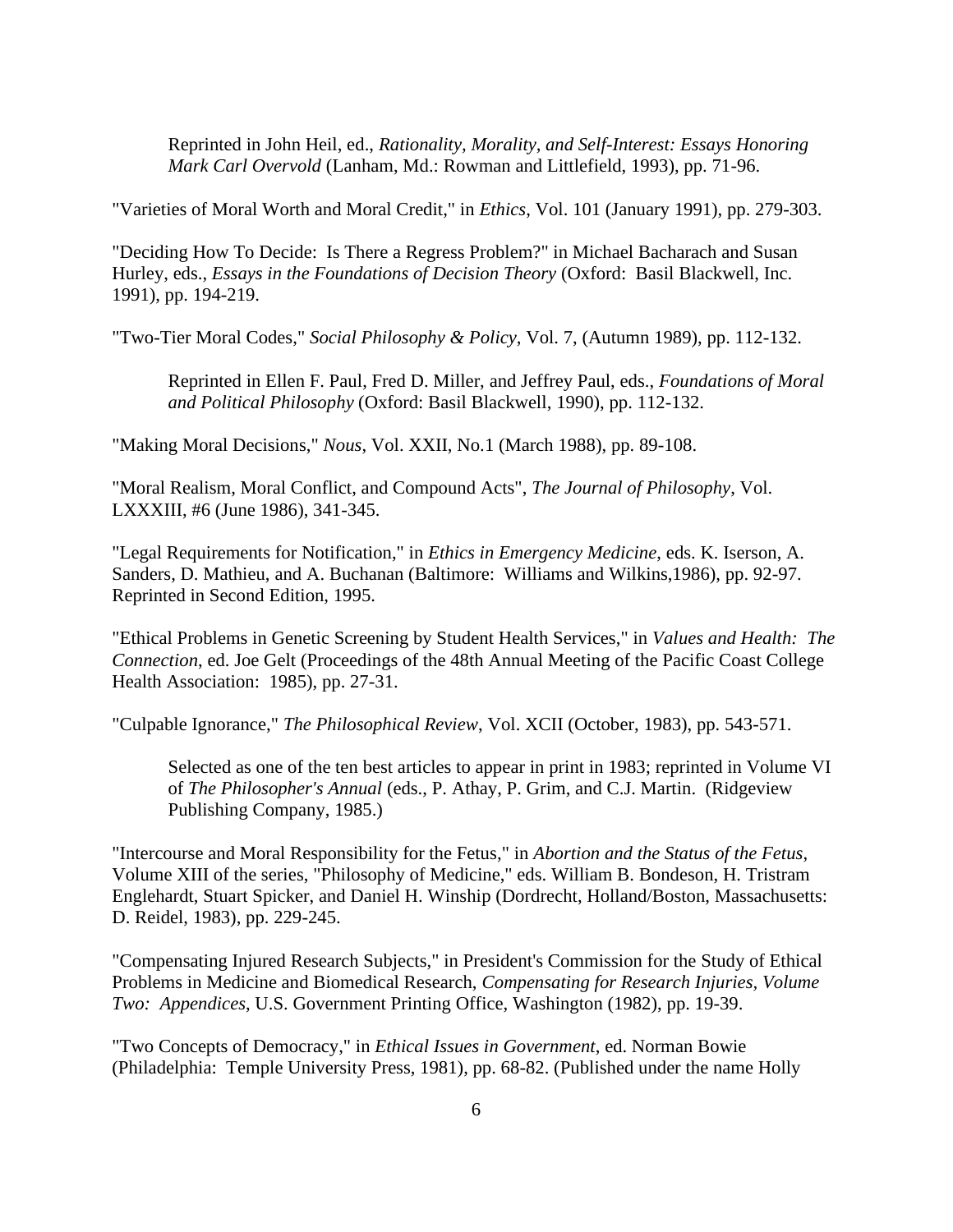Smith Goldman)

"Killing, Letting Die, and Euthanasia," *Analysis*, Vol. 40 (October 1980), p. 224. (Published under the name Holly Smith Goldman)

Reprinted in the *Newsletter* of Monash University Centre for Human Bioethics.

"Amniocentesis for Sex Selection," in *Ethics, Humanism, and Medicine*, ed. Marc Basson (New York: Alan R. Liss, 1980), pp. 81-94. (Published under the name Holly Smith Goldman)

"Rawls and Utilitarianism," in *John Rawls' Theory of Social Justice*, eds. Gene Blocker and Elizabeth Smith (Ohio University Press, 1980), pp. 346-394. (Published under the name Holly Smith Goldman)

"Doing the Best One Can," in *Values and Morals*, eds. Alvin Goldman and Jaegwon Kim (Dordrecht, Holland: Reidel, 1978), pp. 186-214. **(**Published under the name Holly S. Goldman)

"The Collective Interpretation of Utilitarian Generalization," *Philosophical Studies*, Vol. 34 (August, 1978), pp. 207-211. **(**Published under the name Holly S. Goldman)

"David Lewis' Semantics for Deontic Logic," *Mind*, Vol. LXXXVI (April, 1977) pp. 242-248. **(**Published under the name Holly S. Goldman)

"Dated Rightness and Moral Imperfection," *The Philosophical Review*, Vol. LXXXV (October, 1976), pp. 449-487. **Lead article. (**Published under the name Holly S. Goldman)

"Reply to Silverstein," *Philosophical Studies*, Vol. 30 (July, 1976), pp. 57-62. **(**Published under the name Holly S. Goldman)

"David Lyons on Utilitarian Generalization," *Philosophical Studies*, Vol. 26 (October, 1974), pp. 77-94. **Lead article (**Published under the name Holly S. Goldman)

## *Encyclopedia Articles*:

"Negligence," Hugh LaFollette, ed., *The International Encyclopedia of Ethics* (Wiley-Blackwell, 2012).

"Possibilism," Lawrence C. Becker, ed., *The Encyclopedia of Ethics* (Garland Publishing Co., 1992), pp. 993-995.

"Idealized Agents," Lawrence C. Becker, ed., *The Encyclopedia of Ethics* (Garland Publishing Co., 1992), pp. 594-596.

"Action," (with Alvin I. Goldman), in Lawrence C. Becker, ed., *The Encyclopedia of Ethics*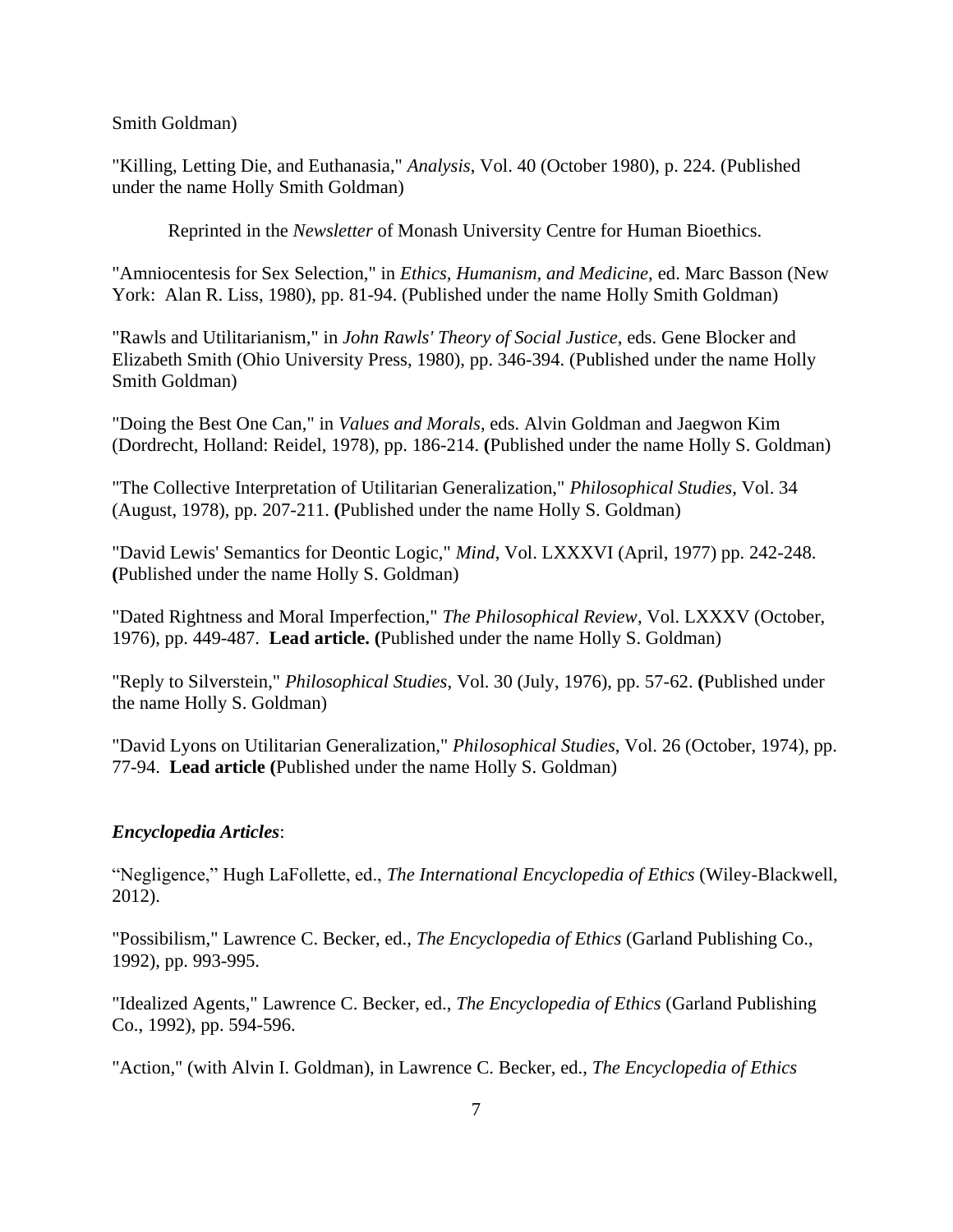(Garland Publishing Co., 1992), pp. 12-14. (20% responsibility).

"Negligence," Lawrence C. Becker, ed., *The Encyclopedia of Ethics* (Garland Publishing Co., 1992), pp. 897-899.

"Excuses," Lawrence C. Becker, ed., *The Encyclopedia of Ethics* (Garland Publishing Co., 1992), pp. 344-346.

### *Book Reviews:*

Review of Michael Zimmerman, *Ignorance and Moral Obligation* (Oxford University Press, 2014), in *Mind*, Vol. 125 (2016), 935-942.

Review of Judith Jarvis Thomson's *Rights, Restitution, and Risk* (Cambridge, Mass.: Harvard University Press, 1986), *The Philosophical Review*, Vol. XCVIII (July 1989), pp. 414-148.

Review of Michael Robins' *Promising, Intending, and Moral Autonomy* (Cambridge: Cambridge University Press, 1984), in *Nous,* vol. XXI (December 1987), pp. 604-608.

Review note of Helen B. Holmes, Betty B. Hoskins, and Michael Gross, eds., *Birth Control and Controlling Birth,* in *Ethics,* Vol. 83 (April, 1983), pp. 644-645.

Review note of Michael Bayles' *Morality and Population*, in *Ethics*, Vol. 92 (April, 1982), p. 603.

### *Other:*

U.S. Patent Application No. US 2008/0120865 A1, published May 29, 2008

#### **Papers Read to Philosophy Department Colloquia**

Tufts University; San Jose University; Stanford University; University of California at Irvine, Santa Barbara, and San Diego; University of North Carolina at Greensboro; Massachusetts Institute of Technology; University of Cincinnati; Oakland University; University of Maryland at College Park; University of Wyoming; University of Illinois at Chicago; Ohio State University; University of Western Ontario; Johns Hopkins University; University of Missouri; University of Chicago; University of Wisconsin at Milwaukee; University of North Carolina at Chapel Hill; North Carolina State University; Northwestern University; University of Vermont; Hamilton College; Cornell University; University of Colorado; Tel Aviv University; Trinity College (Dublin); Rutgers University; The University of Michigan; La Universidad de los Andes; The University of Arizona; The University of Pittsburgh; Union College (Spring 2011); City University of New York Graduate Center (Fall 2011); University of Toronto (Fall 2011); Notre Dame University (Fall 2013); University of North Carolina (Fall 2013); North Carolina State University (Spring 2014), Virginia Polytechnic Institute and State University (Spring 2014);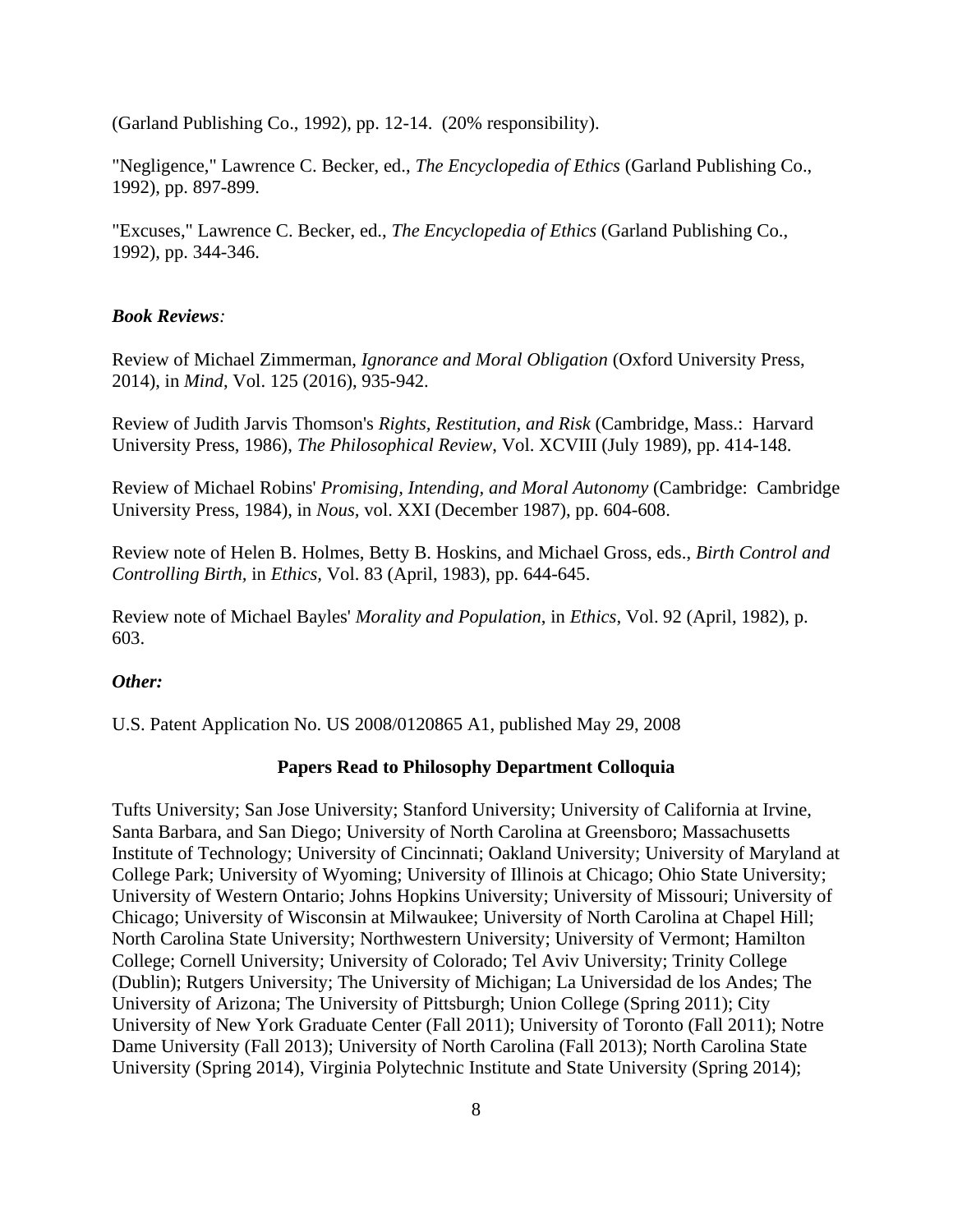Duke University (Spring 2014); Rutgers Break It Down Session (April 27, 2017); Stanford University (Fall 2018)

## **Selected Disciplinary Presentations**

Jerome S. Simon Lectures, to be presented to the Philosophy Department at the University of Toronto, 2020-21

"Alternatives," to be presented to the research seminar in practical philosophy at Stockholm University, October 2019

"Alternatives," invited address to the University of Nebraska-Lincoln Chambers Conference, presented April 2019

"The Nature of Moral Decision Guides," invited address to the Center for Ethics and Public Affairs at the Murphy Institute of Tulane University, February 2019.

"When Do We Have a Duty to Create a Duty?" keynote address presented to the Humboldt Normativity Conference, June 13-15, 2018 at the Humboldt University of Berlin.

"The Nature of Moral Decision Guides," invited address presented to the Workshop on Ethics and Uncertainty held at the Hebrew University of Jerusalem, June 6-8, 2018.

"Asymmetric Deontic Values," presented to the University of California, Berkeley Works-in-Progress session, Fall 2017

"Asymmetrical Assignments of Value to Fulfilling and Violating Duties," invited paper presented to the Inaugural University of Michigan Philosophy Alumni Conference, May 12-14, 2017

"Graham vs. Zimmerman on Prospectivism," presented at a mini-workshop on Moral Responsibility at Rutgers University, April 1-2, 2017

"Abortion" presented to the Rutgers Medical School, hosted by Medical Students for Choice, April 2017

"Asymmetric Assignments of Value to Fulfilling and Violating Duties," invited paper presented to the Lund-Rutgers Conference, Lund, Sweden May 19-20, 2016

"Asymmetric Assignments of Value to Fulfilling and Violating Duties ," invited paper given to *Working Papers in Ethics and Moral Psychology*, the Icahn School of Medicine at Mount Sinai, March 22, 2016.

"Tracing Cases of Culpable Ignorance" given to a mini-conference on agency and moral responsibility, Rutgers University, October 1, 2015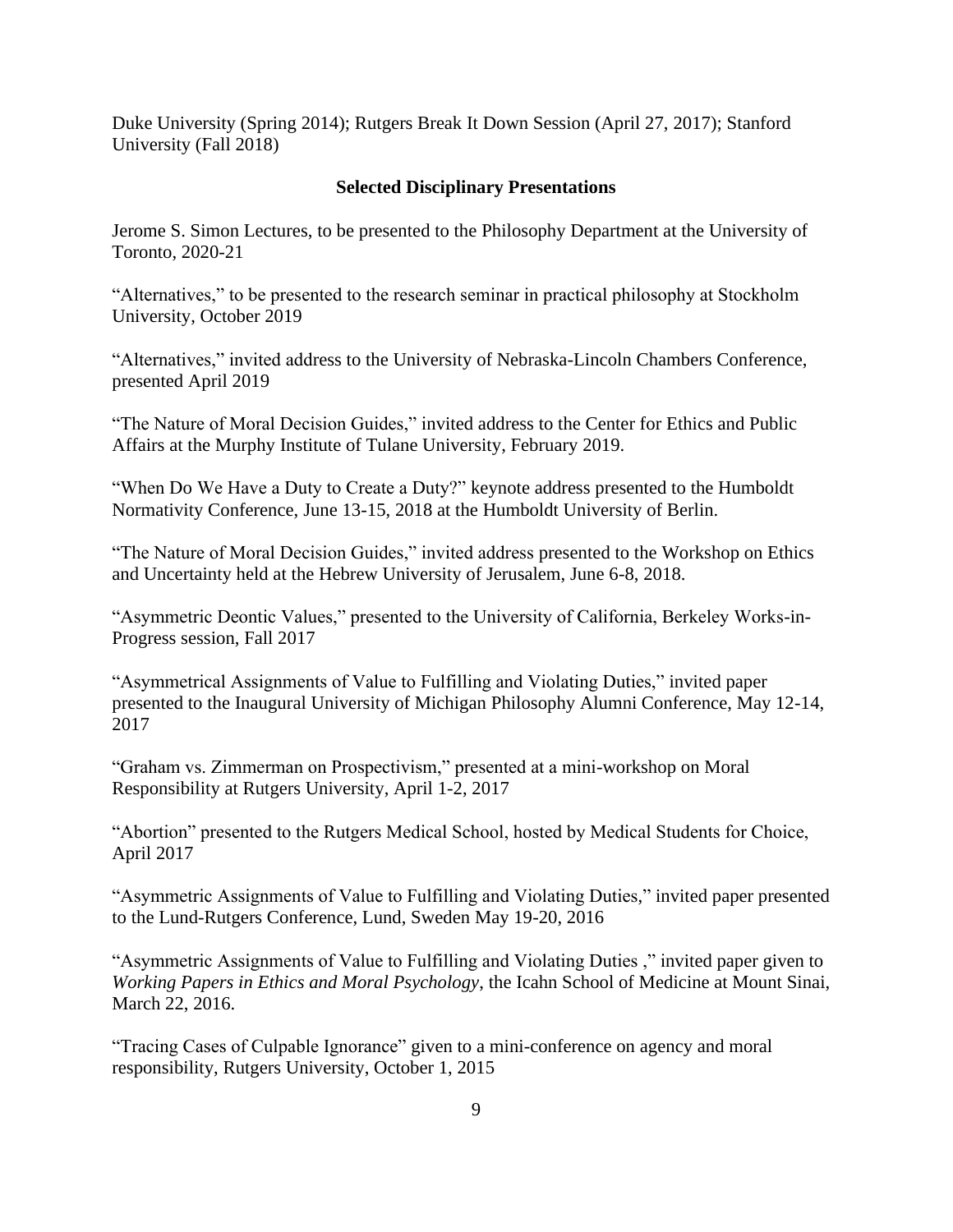Participant, Roundtable on "Ignorance of Law," Yale University, September 2015

"The Rules of Thumb Solution to the Epistemic Problem for Morality," invited paper presented to workshop on "Ethics and Decision Theory" at Australian National University, July 23-4, 2015.

"Asymmetric Assignments of Value to Fulfilling and Violating Duties," invited paper presented to the "The Ethics and Law of Omissions" conference at the University of California San Diego, April 17-18, 2015.

"The Rules of Thumb Solution to the Epistemic Problem for Morality," invited paper presented to the Princeton University Center for Human Values Workshop in Normative Philosophy, April 15, 2015

"The Rules of Thumb Solution to the Epistemic Problem for Morality," invited paper presented to the conference on "The Foundations of Normativity" at the University of Edinburgh, March  $12 - 14, 2015$ 

"Reflections on the Epistemic Duty to Acquire Evidence," invited paper presented to the epistemology workshop at Alberto Hurtado University, Santiago, Chile (October 2014).

"Dual-Process Theory and Moral Responsibility," keynote address presented to the Florida State Graduate Philosophy Conference, September 2014

"Dual-Process Theory and Moral Responsibility" presented to the Rutgers University/University of Lund Philosophy Conference, April 17-18, 2014.

"The Moral Duty to Inform Oneself before Acting," keynote address presented to workshop on "Responsibility-The Epistemic Dimension," at VU University (Vrije Universiteit), the Netherlands (April 2014).

"Infinite Regresses in Decision-Making," presented to a workshop on infinitism at Vanderbilt University, October 17-20, 2013.

"The Subjective Moral Duty to Gather Evidence before Acting," presented to the Knowledges and Contexts seminar, National Humanities Center, October 2013.

"Dual Career Problems," presented as part of a panel on this topic at the Eastern Division American Philosophical Association meeting, December 2012

"The Duty to Gather Evidence before Acting," presented to the Fordham Workshop on Epistemology and Ethics, December 2012

"Culpable Ignorance," presented to the *Actio Libera in Causa* Conference at the Institute for Law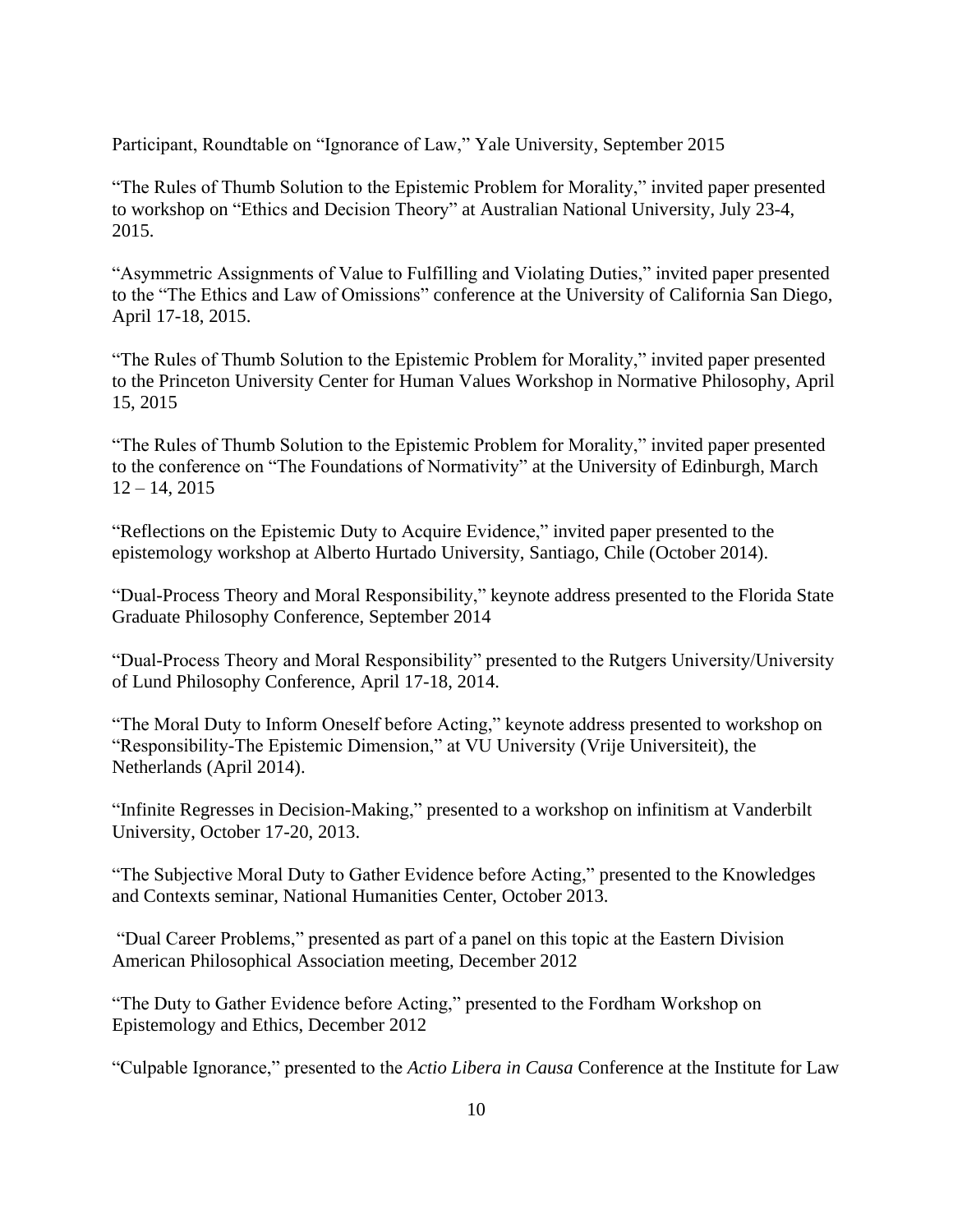and Philosophy at the University of Pennsylvania, December 2011

"The Moral Clout of Reasonable Beliefs," presented to the Research School of Social Sciences Philosophy Seminar, Australian National University, August 2011

"Non-Tracing Cases of Culpable Ignorance," presented to the Social and Political Theory seminar at Australian National University, July 2011; and to the conference on "Uncertainty in Morality and Law," sponsored by the *Law and Philosophy Forum* at Hebrew University, Jerusalem (June, 2011)

"The Moral Clout of Reasonable Beliefs," presented as the Kendrick Lecture (keynote address) at the Arizona Workshop on Normative Ethical Theory, January 2010; and as an invited paper for Symposium on Non-Ideal Theory, Pacific Division American Philosophical Association, April 2010

"Moral Dilemmas in Thomas Mullen's *The Last Town on Earth,*" delivered to the Rutgers University Honors Colloquium, Fall 2009

"Subjective Rightness," plenary address at the Third Annual Ethics Conference at Felician College, April 2009; and to Elizabeth Harman's Ethical Theory Seminar, Princeton University, March 2009; and to the Social Philosophy and Policy Center conference on Moral Obligation, November 2008

"Making Moral Decisions," presented to the Philosophy Department, Zhejiang University, March 18, 2008

"Kant's Argument for Humanity as an End in Itself," presented in the "Author Meets Critics" session on David Cummiskey's *Kantian Consequentialism*, American Philosophical Association Pacific Division Meeting, Spring 1997

"Moral Ascription Theory," Keynote Address to the Northwest Conference on Philosophy, Vancouver, Fall 1993.

"Maternal-Fetal Conflicts," invited presentation to American Philosophical Association Central Division, Spring 1993.

"Race, Gender, and Justice," invited presentation to the Conference on Affirmative Action, Tufts University, Fall 1992.

"Which Act is Right?" invited presentation to the Consequentialism Conference at The University of Rochester, Spring 1992.

"The Role of Values in Health Care Decisions," The Second Annual Geraldine Newell Clinical Scholar Lecture, School of Nursing, The University of Arizona, 1991.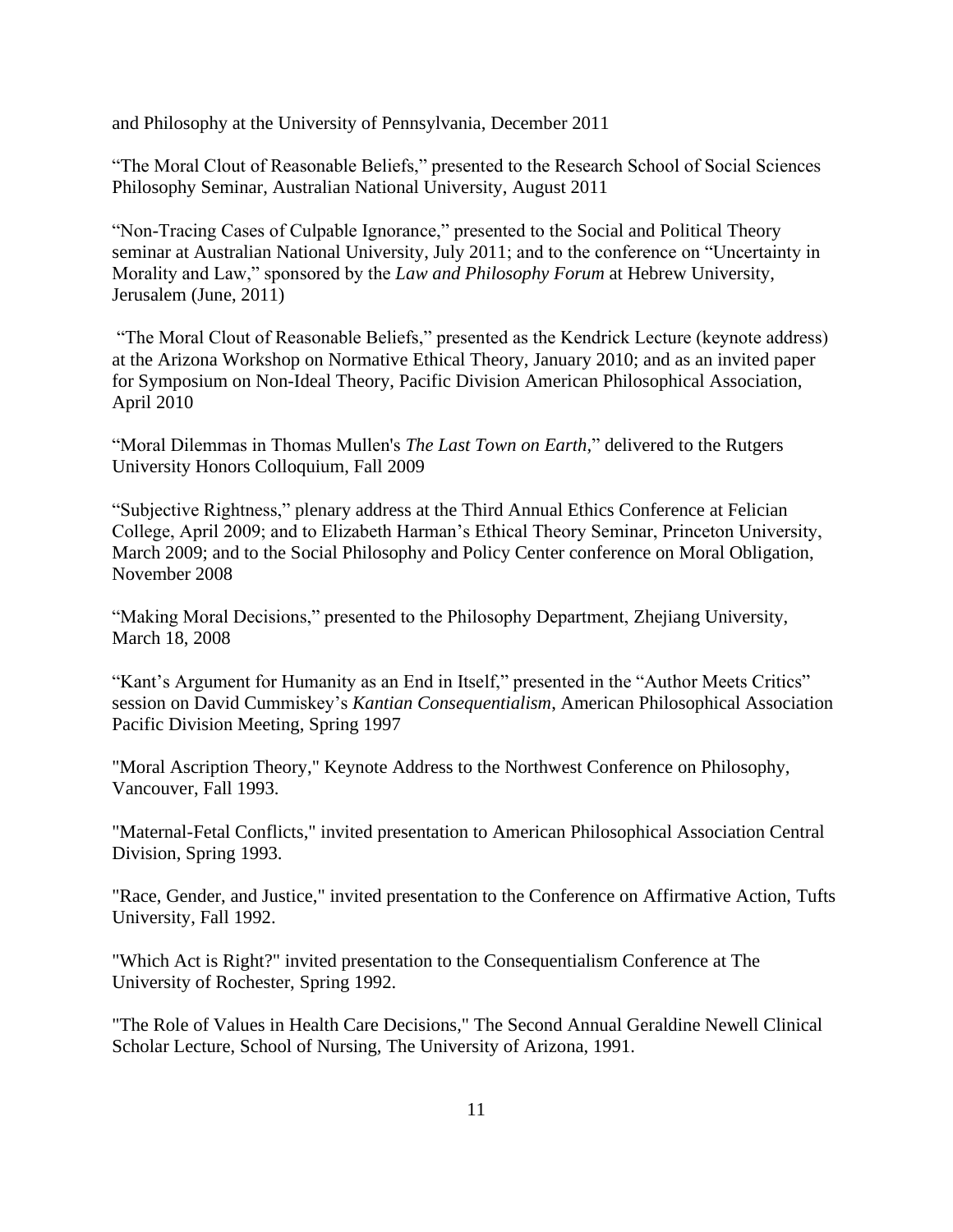"Varieties of Moral Credit and Moral Worth," invited presentation at The University of North Carolina Symposium on "Responsibility," April 1990.

"Deriving Morality from Rationality," invited paper presented to The American Society for the Philosophical Study of Society, Spring 1989.

"Two-Tier Moral Codes," invited presentation to the Bowling Green State University Colloquium on "The Foundations of Moral and Political Philosophy," Fall 1988; and invited presentation to the Western Washington University Philosophy Colloquium, Spring 1989.

"Cognitive Constraints on a Moral Code," the Vendredi Seminar on Philosophy of Mind, Programme de la Recherche sur les Sciences de la Communication, Centre National de la Recherche Scientifique, Paris, Spring 1988.

"Using Moral Principles to Make Decisions," seminar on Foundations of Decision Theory, (convened by Michael Bacharach and Susan Hurley) Oxford University, Spring 1988

"Gauthier on Morals by Agreement," invited presentation to the University of Western Ontario Conference on Contractarianism, April 1987.

"Contemporary Contractarianism," invited presentation to The Institute of Philosophy, Moscow, U.S.S.R., Fall, 1986.

"Moral Worth and Moral Credit," invited panel presentation at the Society for Women and Philosophy Session, Eastern Division American Philosophical Association, Winter 1984.

"Making Moral Decisions," presented to the Ethics Workshop, Stanford University, Spring 1984.

"Whose Body Is It, Anyway?" Invited Address at the Western Division American Philosophical Association, Spring 1983.

"Reproductive Rights and the Workplace," Invited Address for the Philosophy and Public Affairs Session, Eastern Division American Philosophical Association, December 1982.

"Reproductive Hazards in the Workplace," commissioned presentation for the Occupational Health and Safety Meeting at the Hastings Center, Fall 1981.

"Philosophy and Issues of Public Policy," three invited lectures at the Seventh Annual Midwest Philosophy Colloquium, University of Minnesota, Morris, Spring 1981.

"Abortion," invited presentation to the Seminar on Contemporary Political and Social Theory, University of Chicago, Spring 1981.

"Culpable Ignorance," invited symposium paper at the 1981 Oberlin Philosophy Colloquium, April 1981; and invited presentation to the Western Washington University Philosophy Colloquium, Spring 1983.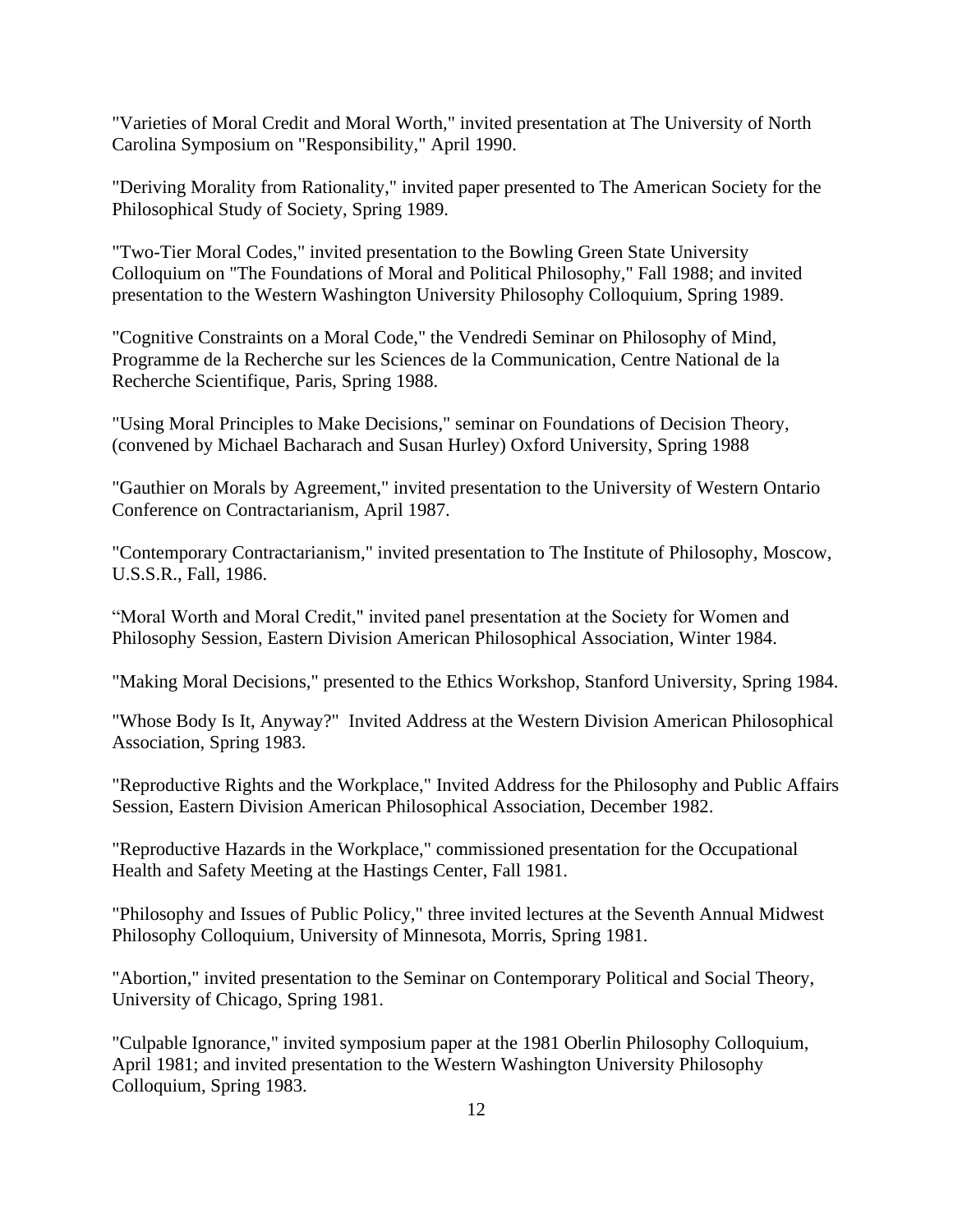"Biological Parenthood and Moral Responsibility," invited presentation to the Tenth Trans-Disciplinary Symposium on Philosophy and Medicine, University of Missouri-Columbia, October 1980.

"Compensating Injured Research Subjects," invited presentation to the President's Commission for the Study of Ethical Problems in Medicine and Biomedical and Behavioral Research, September 1980.

"Moral Decision Principles," invited address at the American Philosophical Association, Western Division Meetings, April 1980.

"Two Concepts of Democracy," invited presentation to the Center for the Study of Ethical Issues in Government, The University of Delaware, November 1979.

Three invited talks on ethical issues in genetic engineering, presented at the University of Wyoming Conference on Genetic Engineering, October 1979.

"Killing and Letting Die," invited presentation to the Workshop on Death, Dying, and Public Policy sponsored by the Institute for Society, Ethics, and the Life Sciences, Spring, 1976.

"How to Handle Moral Imperfection," invited presentation to the Group Dynamics Seminar of the Institute for Social Research, the University of Michigan, November 1976.

### **Invited Comments** (after 2006)

Commentator, Book Symposium on Michael J. Zimmerman's *Ignorance and Moral Obligation,* held at the Pacific Division Meeting of the American Philosophical Association, April 2017.

Commentator on paper by Neil Levy on at the Society for Philosophy of Agency's session on "Implicit Bias and Moral Responsibility" at the Eastern Division Meeting of the American Philosophical Association, January 2016

Commentator on Yong Huang, "How to Derive Ought from Is: Zhu Xi's Neo-Confucian Approach" and Guoxiang Peng, "Nature as Value: A Confucian One-Body Ecological Vision," First Annual Rutgers Workshop on Chinese Philosophy, April 2013.

Commentator, Author-Meets-Critics session on Michael McKenna's *Conversation and Responsibility,* APA Pacific Division Meeting, April 2013

Commentator on "Are Persons Mere Containers for Well Being?" by Martin Peterson at the Pacific Division APA meeting, April 2007

"Is It Wrong to Break Promises It's Wrong to Make?" comment on paper of same name by Alistair MacLeod, American Philosophical Eastern Division Meetings, December 1999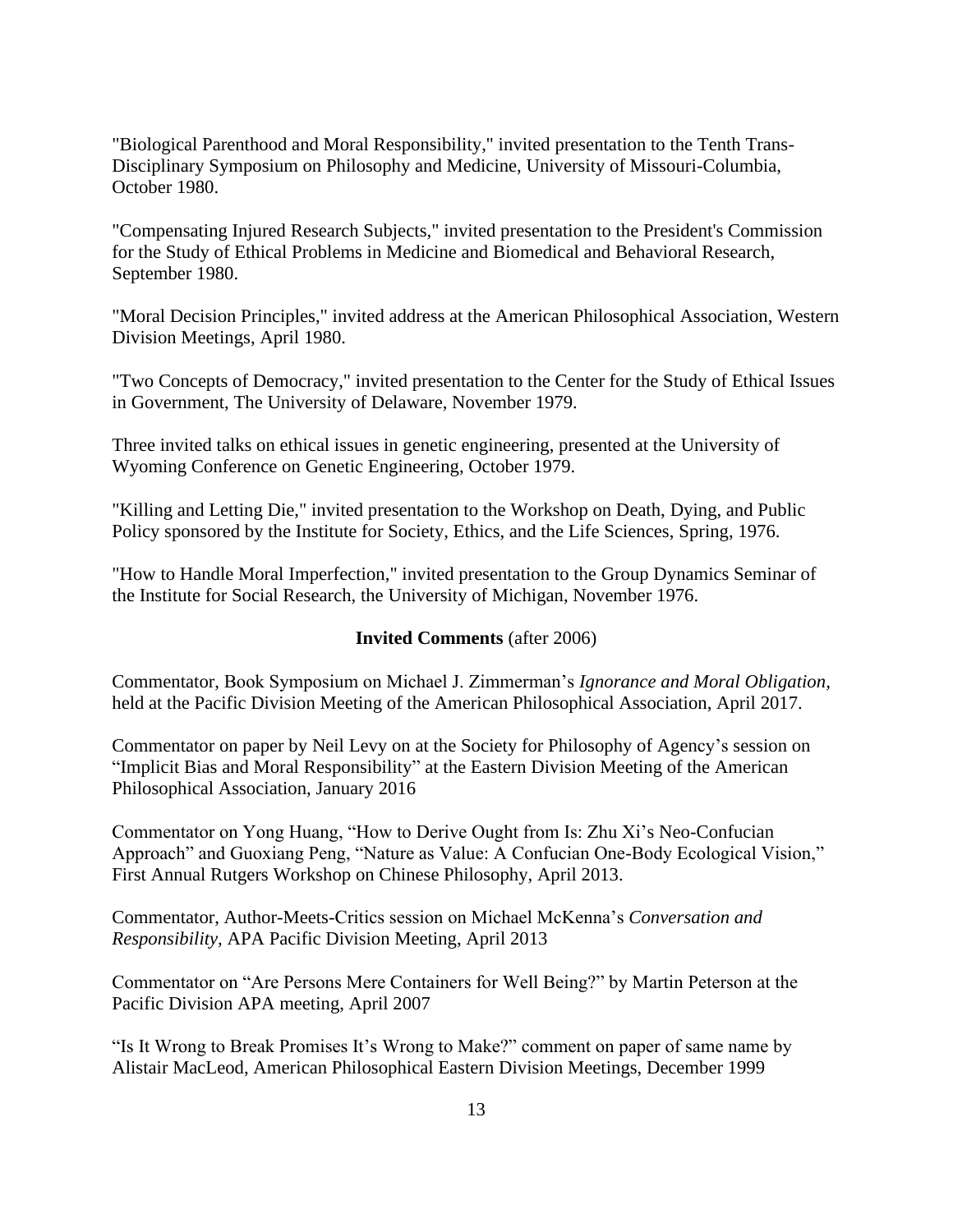## **Regional Disciplinary Presentations**

Lecture on abortion to Robert Wood Johnson Medical School chapter of Medical Students for Choice, February 22, 2017.

"Physician-Assisted Suicide," Tucson Chapter of the Hemlock Society, Spring 1999

"Physician-Assisted Suicide," panel presentation to the Annual Bioethics Conference of the American Medical Students Association, Tucson, October 1997.

"The Ethics of Fundraising," invited presentation to the United Way of Tucson Workshop on Ethics in Fundraising, Fall 1995.

"Ethics in Higher Education," invited presentation to the Harvill Conference on Higher Education, University of Arizona, Fall 1992.

"Maternal-Fetal Conflicts: Exposing the Fetus to Workplace Hazards," invited presentation to the Honors Program Dessert Social, University of Arizona, 1991.

"Ethics in an Unethical World," invited presentation to the National Association of Administrators and Teachers of English as a Second Language Workshop on Evaluation and Ethics in the Intensive English Program, Tucson 1990.

"Ethical Perspectives on the New High Technology," invited presentation to the Arizona Public Health Association Annual Meeting, Fall 1985.

"Moral Rights of the Mother and Termination of Pregnancy," invited presentation to Planned Parenthood of Southern Arizona's conference, *The New Ethics of Abortion*, Fall 1984.

"Moral Problems in Screening for Cystic Fibrosis," invited presentation to the Annual Meeting of the Pacific Coast Affiliate of the American College Health Association, Fall 1984.

## **National Disciplinary Service**

*Member,* Stanford Encyclopedia of Philosophy Editorial Board (subject co-editor for Normative Ethics), August 2013 – present

*Boards of Consulting Editors*: *Philosophical Studies* (continuing); *Ethics* (1985-91); *The Journal of Medicine and Philosophy* (1982-87); *Philosophical Perspectives* Volume(s) on Ethics; *Encyclopedia of Ethics* (Garland Publishing); *Topics in Contemporary Philosophy* series (2008 – present); *American Philosophical Quarterly* (8-2017 - present); *Utilitas* (2019 – present)

*Guest Editor*, Issue of *Ethics* on "Current Work in Meta-Ethics" (Vol. 96, Number 3, April 1986).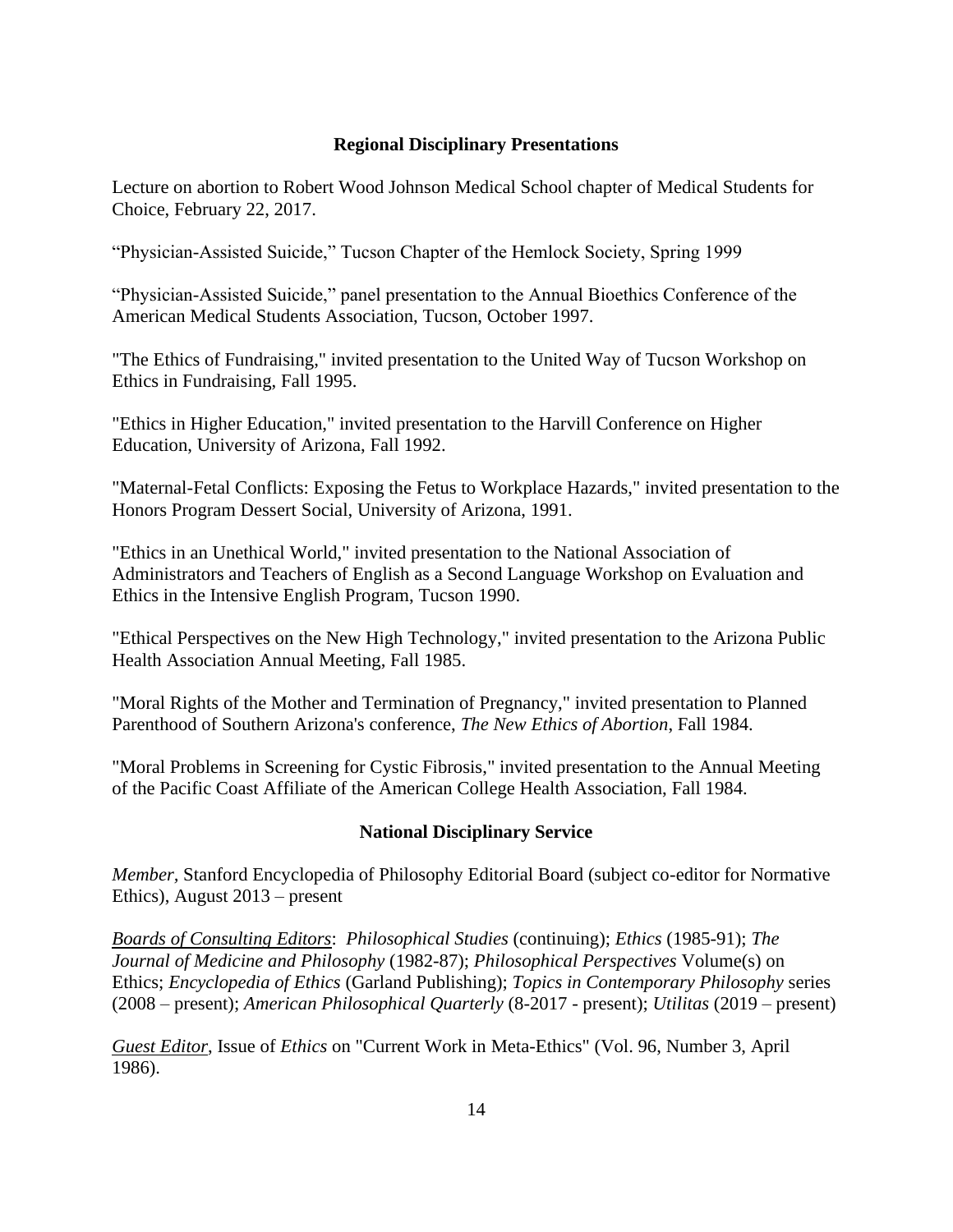*Director*, Western Workshop on Moral Philosophy, The University of Arizona, Spring 1985.

*Chair*:

External Review Team, Notre Dame Philosophy Department, Spring 2012

American Philosophical Association Pacific Division Program Committee, 1989-90.

American Philosophical Association Subcommittee on Academic Careers, 1986-91.

Vice President and Program Chairperson, Illinois Philosophical Association, 1980-81.

Outside Examination Committee, Hunter College Philosophy Department, 1980

#### *Delegate:*

ACLS - Soviet Academy of Sciences Exchange on "Freedom and Justice," Moscow, Fall 1986.

## *Member*:

Felician Ethics Institute Advisory Board (2012 – 2017)

Program Committee, Second Annual Arizona Workshop in Normative Ethics (2011)

NCA Re-Accreditation Team, The University of Wisconsin, April 1999

Outside Examination Committee, The University of Kentucky Philosophy Department, Spring 1994

External Evaluation Team, University of Colorado Center on Applied Ethics, Fall 1994

Task Force, The Study of Ethical Issues in Advancement in Higher Education (1990-92). A joint project of the Dartmouth College Institute for the Study of Applied and Professional Ethics and the Council for Advancement and Support of Education.

Outside Evaluator (for the Carnegie Foundation's Fund for the Improvement of Post-Secondary Education), Cornell University Humanists-in-Residence Program, 1984.

American Philosophical Association Committees: Committee on Philosophy and Medicine, 1974-79; Subcommittee on Unionization and Collective Bargaining, 1974-76; Subcommittee on Academic Careers, 1985-91; Western Division Nominating Committee, 1978; Pacific Division Nominating Committee, 1985; Pacific Division Program Committee, 1988-90; *Ad Hoc* Committee on Adopting a Code of Ethics, 1993-1994; *Ad Hoc* Committee on Dual Career Issues (2012-2013)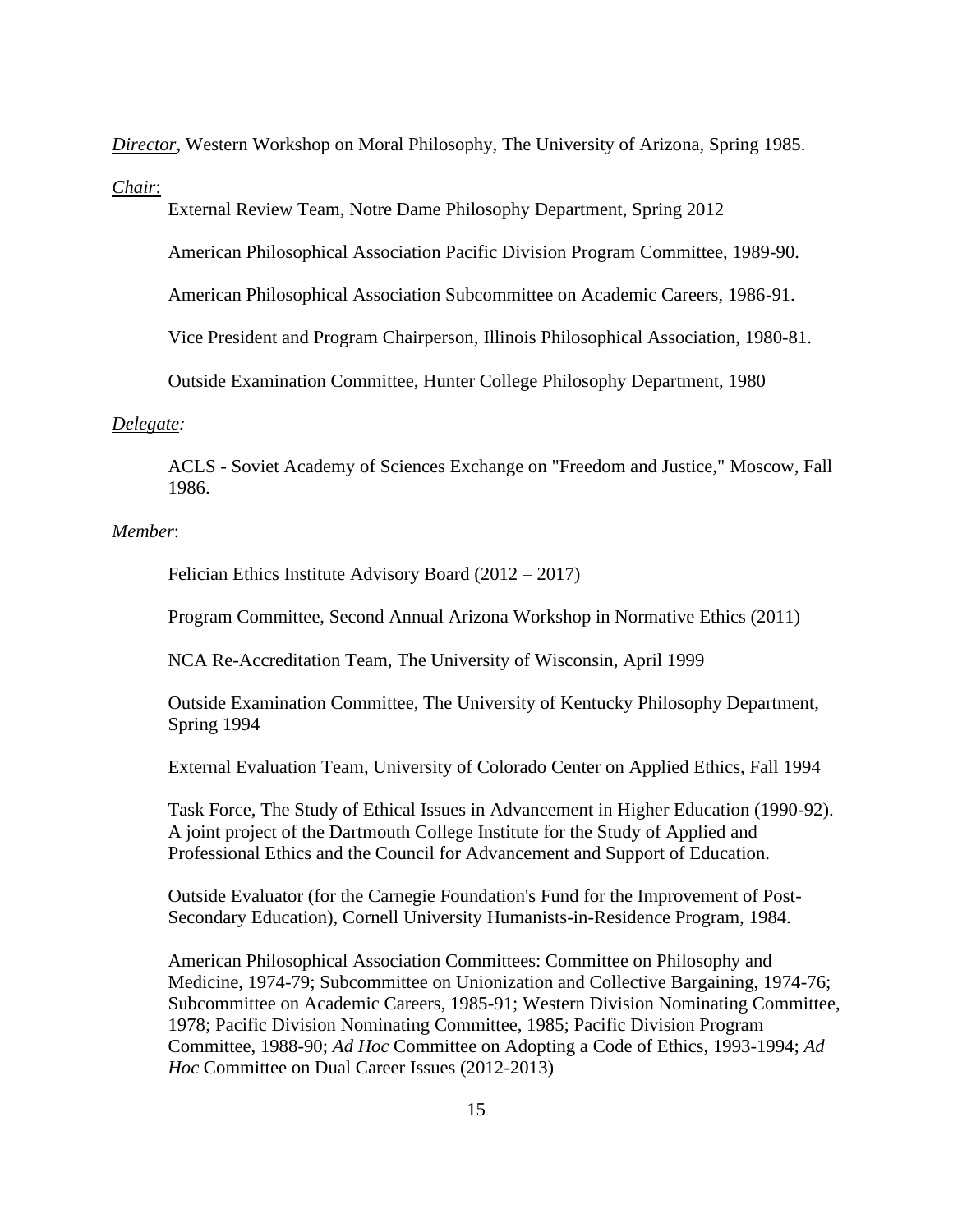Danforth Graduate Fellowship Reading Committee 1974, 1975

#### *Program Participant* (since 2006)*:*

Chair, Pacific Division APA Colloquium on "Practical Hope" (April 2019)

Chair, Author-Meets-Critics Session, Pacific Division APA, Nomy Arpaly and Timothy Schroeder, *In Praise of Desire* (March-April 2016)

Chair, Eastern Division APA Meeting, January 2016 Colloquium on Moral Responsibility

Chair, Society for Philosophy of Agency's group session on Implicit Bias and Moral Responsibility, Eastern Division APA, January 2016.

Chair, Pacific Division APA Meeting, April 2012, Colloquium on Ethics

Chair, Pacific Division APA meeting, Symposium on "Metaethics" (April 2011)

#### *Ad Hoc Referee*:

*Book manuscripts*, Oxford University Press (2010, 2013)

*Papers* of *American Philosophical Quarterly, Nous, Pacific Philosophical Quarterly, Hypatia, International Studies in Philosophy, Economics & Philosophy, Archiv fur Geschichte der Philosophie, American Society for Value Inquiry, Canadian Journal of Philosophy, Ethics, Topics in Contemporary Philosophy,* Vol. 7; *Philosophical Studies, Dialectica, Philosophers' Imprint, Law and Philosophy*

*Proposals* for Ethical and Human Values Implications of Science and Technology Program of the National Science Foundation; National Science Foundation Program for Visiting Professorships for Women in Science and Engineering; National Endowment for the Humanities Summer Stipends; Philosophy Panel, National Endowment for the Humanities, Professions Program

*Tenure/promotion reviews:* Top-five philosophy program 2014; top-ten philosophy programs, 2016 and 2017

#### *Invited Participant*:

Moderator, panel on moral issues in Michael Moore's *Causation and Responsibility*, Rutgers-Camden Institute for Law and Philosophy, August 2010.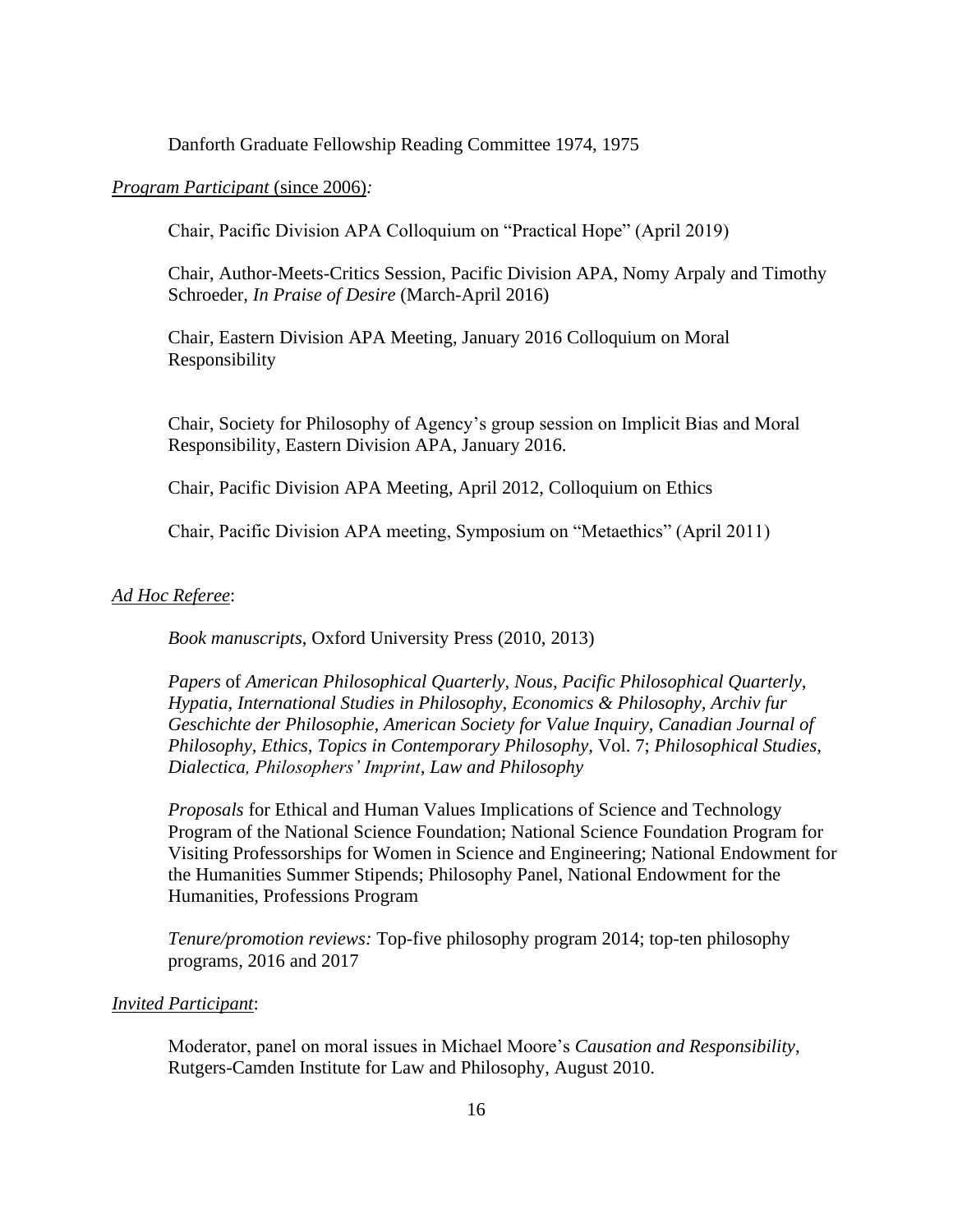Roundtable on "The Ignorance of Law," Rutgers Institute for Law and Philosophy, November 2009

Symposia on the Future of Scholarly Communication (Phoenix), Spring 1994 and Fall 1995.

Conference on "The Ethics and Economics of Charity," sponsored by the Liberty Fund (San Diego), Spring 1987.

Women's Studies Curriculum Integration Seminar (University of Arizona), Fall 1984

Conference on Teaching Ethics, convened by the Institute for Society, Ethics, and the Life Sciences (Cambridge, Massachusetts), Fall 1977.

#### **Community Service**

Member, Board of Andrews-Foulet Homeowners Association, 2007 – 2013 (Secretary, 2010 – 2013)

Member, Board of Princeton Adult School, 2007-2010

Member, Board of Directors, St. Gregory College Preparatory School (Tucson, Arizona)

## **National Administrative Service**

Member, Council of Graduate Schools/UMI Dissertation Award Committee (2005)

Member, Council of Graduate Schools, Association of American Universities (AAU) (2001- 2006)

President-Elect, President, and Past President, Council of Colleges of Arts and Sciences (2000- 2002)

Elected member, Board of Directors, Council of Colleges of Arts and Sciences (1997-99); reelected (2000 - 2002).

Local Arrangements Chair, Public AAU Arts and Sciences Deans' Meeting, Tucson (February 2001)

Chair, Council of Colleges of Arts and Sciences By-Laws Review Committee (2000).

Chair, Council of Colleges of Arts and Sciences Committee on Research Universities (1997-98, 1998-99).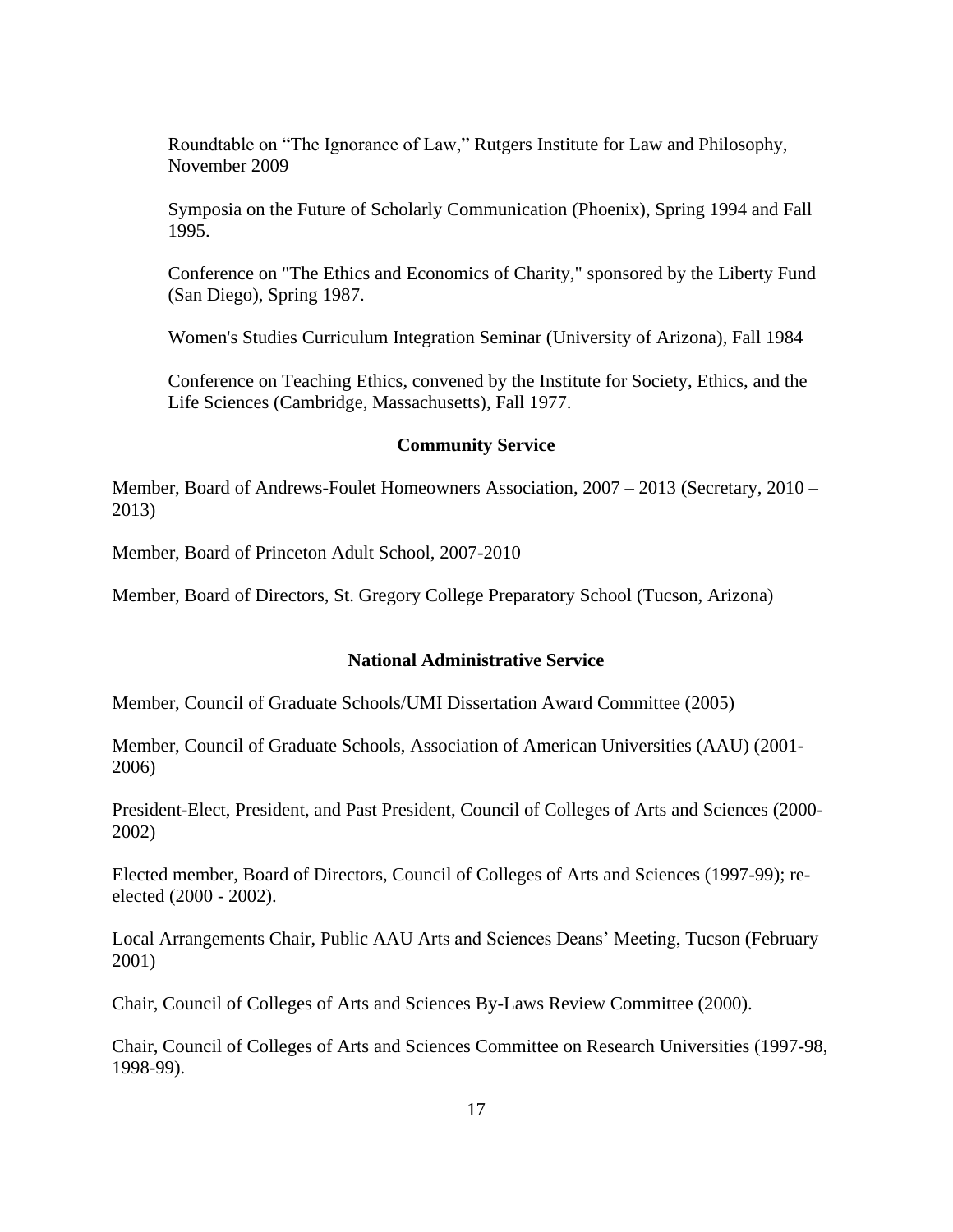Program Chair, Public AAU Arts and Sciences Deans' Meeting, (1997).

Co-Chair, Program Committee, Public AAU Arts and Sciences Deans' Meeting (1996).

#### **University Service (2005 - present)**

This list does not contain committees and service integrally connected to decanal service, such as membership in the Deans' Council, the President's Administrative Council, etc.

Member, President's Advisory Committee on College Avenue (2005-06)

Member, University Communications Advisory Committee (2004 - 2005)

Member, University Message & Strategy Advisory Committee (2005 - 2006)

Member, University Communications Program Vendor Selection Taskforce (2005)

Member, Committee for P-16 Education (2005-06)

Member, University Retirement Transition Negotiations Team (2005)

Member, University Task Force on Capital Campaign Funding (2005-06)

Member, University Senate Academic Standards, Regulations, and Admissions Committee (2005-06)

Member, University Research Advisory Board (2001-2006)

University Representative, Inauguration of the Southern African Large Telescope, November 2005

Member, New Brunswick Faculty Council, Spring 2009

Member, Search Committee for the recruitment of a Henry Rutgers Professor of Bioethics (Spring 2015 - 2017)

#### **Rutgers University School of Arts and Sciences Service (2008 – present)**

Member, Ad Hoc Professor II Departmental Committee, Fall 2011

Member, Professor II Appointments and Promotion Advisory Committee, 2008-2009; 2011-12; 2016-17

Member, SAS Mellon Graduate Fellowship Selection Committee, 2014-15.